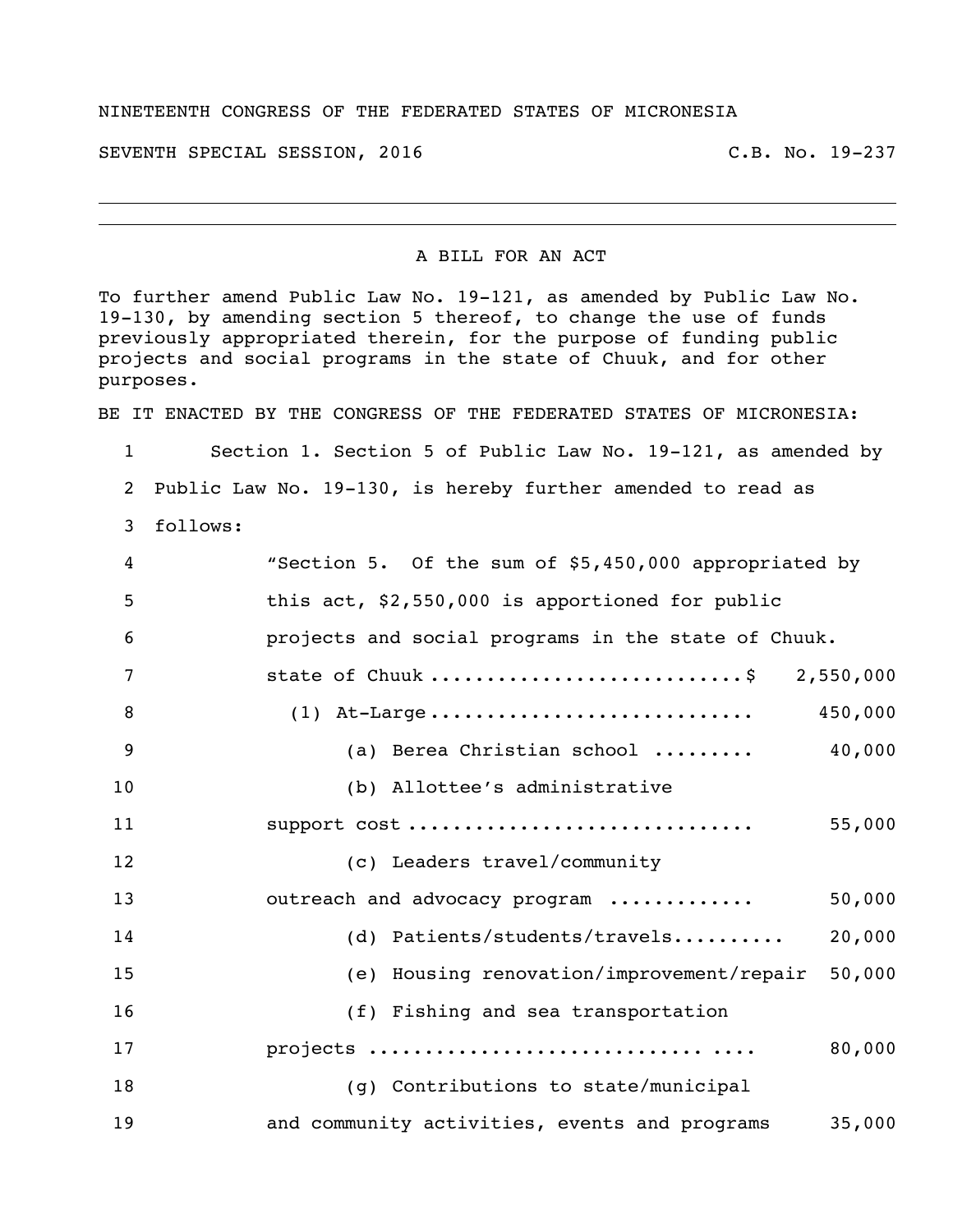| $\mathbf{1}$   | (h) Municipal Constitutional Conventions \$ 10,000  |
|----------------|-----------------------------------------------------|
| $\overline{2}$ | 20,000<br>(i) Municipal offices construction        |
| 3              | 10,000<br>(j) Eot municipal subsidy/grants          |
| $\overline{4}$ | (k) NGOs/Civil Society                              |
| 5              | organizations/foundations<br>15,000                 |
| 6              | (1) Land transportations<br>35,000                  |
| 7              | (m) Women Home economic project<br>15,000           |
| 8              | (n) Students financial assistance<br>15,000         |
| 9              | 420,000<br>(2) Election District No. 1              |
| 10             | (a) Housing and multipurpose                        |
| 11             | building renovation, improvement and                |
| 12             | construction<br>80,000                              |
| 13             | 50,000<br>(b) Chuuk State Health insurance program  |
| 14             | (c) Poverty alleviation program                     |
| 15             | and/or projects<br>30,000                           |
| 16             | 10,000<br>(d) Faith Walk Christian College          |
| 17             | 10,000<br>(e) Caroline Christian Pastoral Institute |
| 18             | (f) MIDA and vessels operation and                  |
| 19             | 100,000<br>maintenance                              |
| 20             | (g) Mortlock's delegation at Chuuk State            |
| 21             | Legislature subsidy and contributions<br>40,000     |
| 22             | (h) Mortlock's Mayor Association                    |
| 23             | subsidy<br>$-0-$                                    |
| 24             | (i) Students financial assistance<br>50,000         |
| 25             | (j) Mortlock Leadership conference<br>50,000        |
|                |                                                     |

 $2 \times 2 \times 7$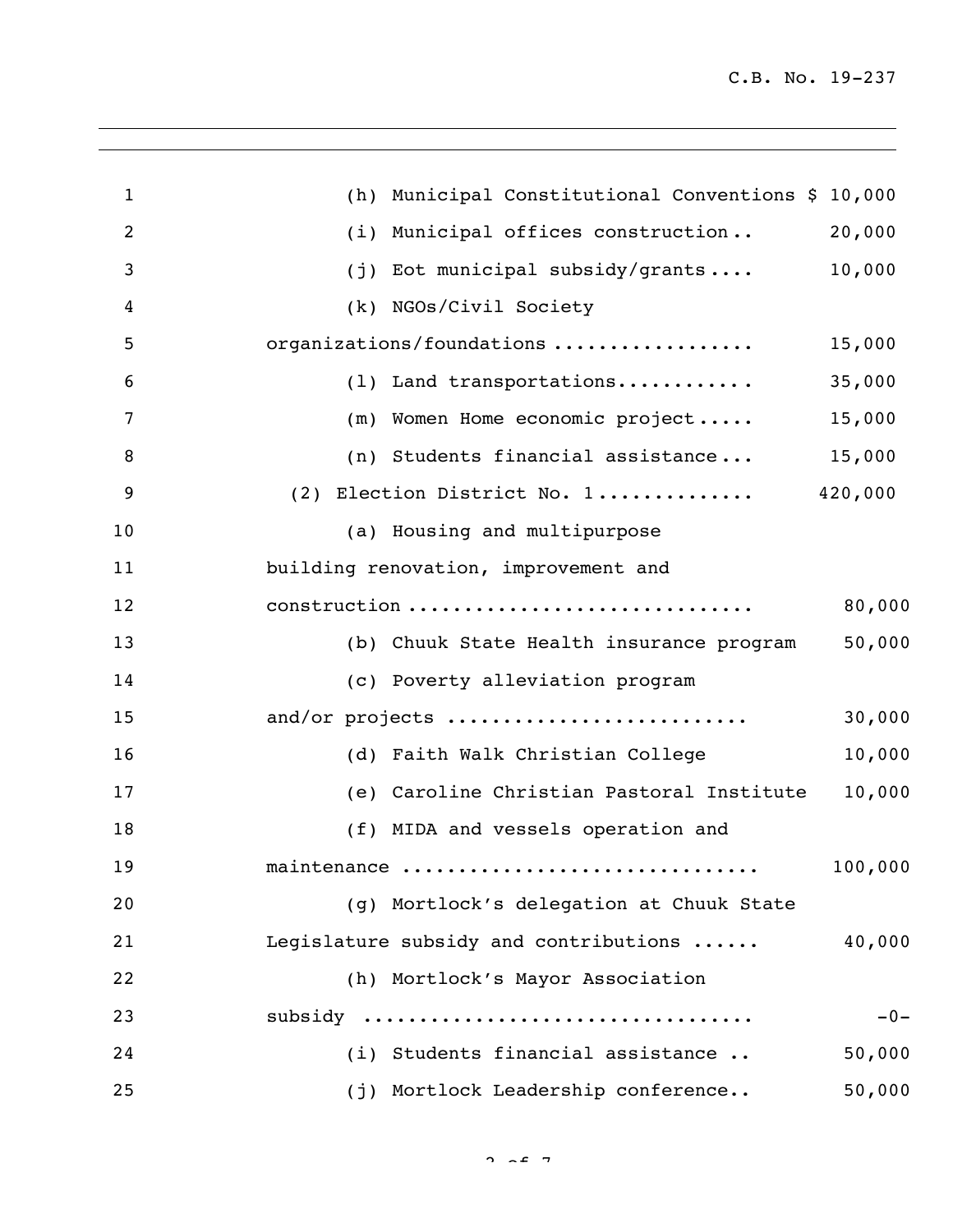| $\mathbf{1}$ | (3) Election District No. 2\$                       | 425,000 |
|--------------|-----------------------------------------------------|---------|
| 2            | (a) Housing and Community Halls                     |         |
| 3            | rehabilitation                                      | 110,000 |
| 4            | (b) Fishing project                                 | 40,000  |
| 5            | (c) Food security program                           | 50,000  |
| 6            | (d) Freight/POL, and/or charters                    | 10,000  |
| 7            | (e) Community events/activities                     |         |
| 8            | (contractual services)                              | 5,000   |
| 9            | (f) Leaders/students/patients travel                | 50,000  |
| 10           | Administrative costs for allottee<br>(q)            | 30,000  |
| 11           | (h) Municipal governments subsidy                   | 45,000  |
| 12           | (i) Land transportation                             | 15,000  |
| 13           | (j) Contribution Maui, Hawaii/Guam/                 |         |
| 14           | Portland, Oregon Associations                       | 20,000  |
| 15           | (k) Repatriation of human remains and               |         |
| 16           | associated costs                                    | 20,000  |
| 17           | (1) Students financial assistance                   | 10,000  |
| 18           | (m) Payment for Social Security                     |         |
| 19           |                                                     | 10,000  |
| 20           | (n) Chuuk Women Council                             | 10,000  |
| 21           | (4) Election District No. 3                         | 420,000 |
| 22           | (a) Fishing $project \dots \dots \dots \dots \dots$ | 50,000  |
| 23           | (b) Housing/Community Halls/Multi-                  |         |
| 24           | purpose building project                            | 55,000  |
| 25           | (c) Administrative cost for SNDA                    |         |
|              |                                                     |         |

 $2 \times 27$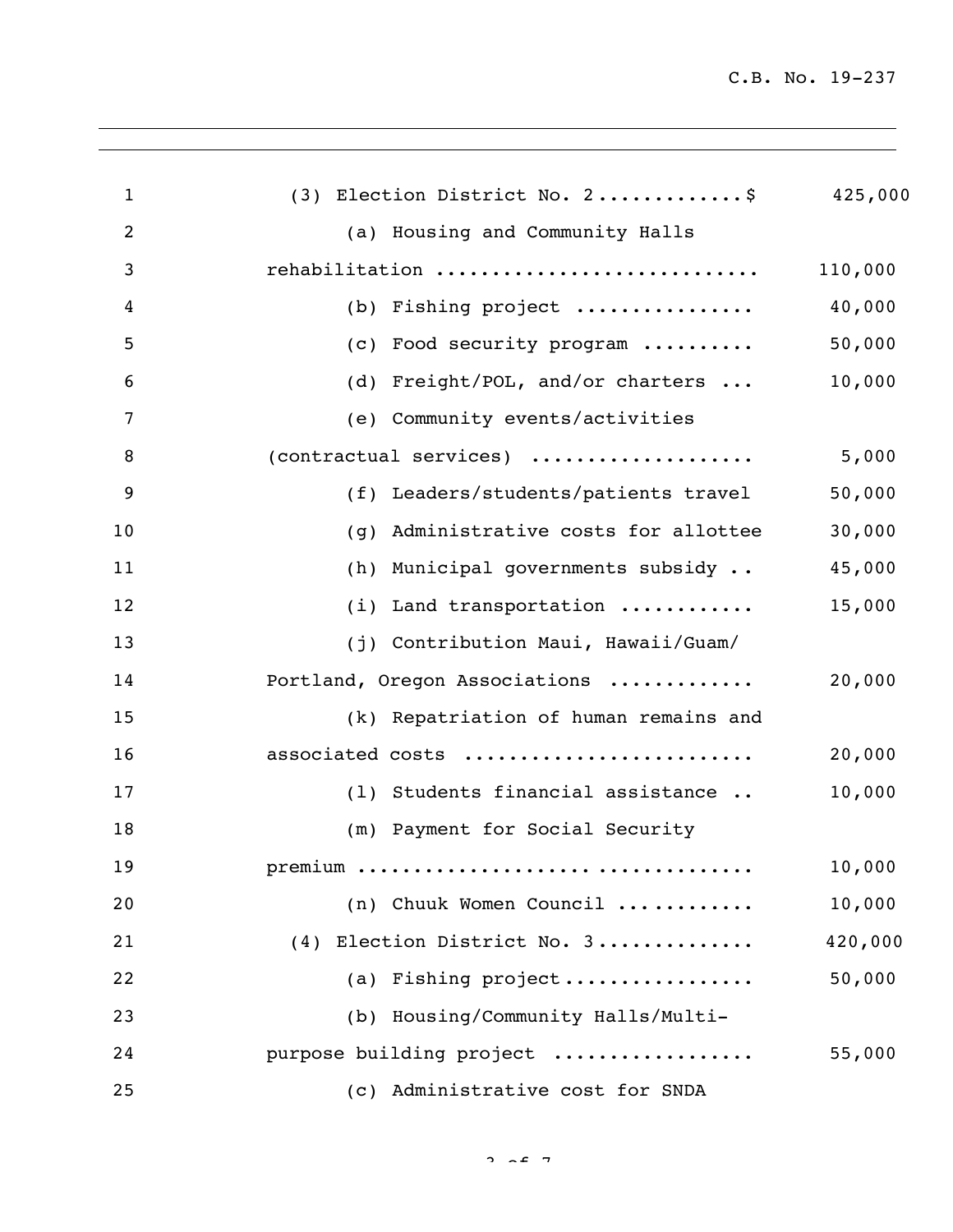| $\mathbf{1}$   |                                              | 35,000 |
|----------------|----------------------------------------------|--------|
| 2              | (d) Municipal governments subsidy            |        |
| 3              | (i) Uman municipal government                | 15,000 |
| $\overline{4}$ | (ii) Tonowas municipal government            | 15,000 |
| 5              | (iii) Fefen municipal government             | 15,000 |
| 6              | (iv) Tsis municipal government               | 10,000 |
| 7              | (v) Parem municipal government               | 10,000 |
| 8              | (e) Community outreach & advocacy            |        |
| 9              |                                              | 30,000 |
| 10             | (f) Southern Namoneas roads                  |        |
| 11             | improvement project                          | 40,000 |
| 12             | (g) Food security program                    | 30,000 |
| 13             | (h) Vessel [purchase] operation -SNDA        | 10,000 |
| 14             | (i) Vehicle purchase for Election            |        |
| 15             | District No. 3, Chuuk State                  | 40,000 |
| 16             | (j) Contributions (Senior citizens/          |        |
| 17             | Disable people/medical referrals/non-insured |        |
| 18             | patients/purchase of medicine)               | 10,000 |
| 19             | (k) Nukuno Sainowa Christian High            |        |
| 20             | School subsidy                               | 10,000 |
| 21             | (1) Youth/community/traditional              |        |
| 22             | programs, sports, activities/musical         |        |
| 23             | instruments                                  | 15,000 |
| 24             | $(m)$ Sewing project                         | 10,000 |
| 25             | (n) Chicken Poultry farm - Ununo,            |        |

 $4 \times 2 \times 7$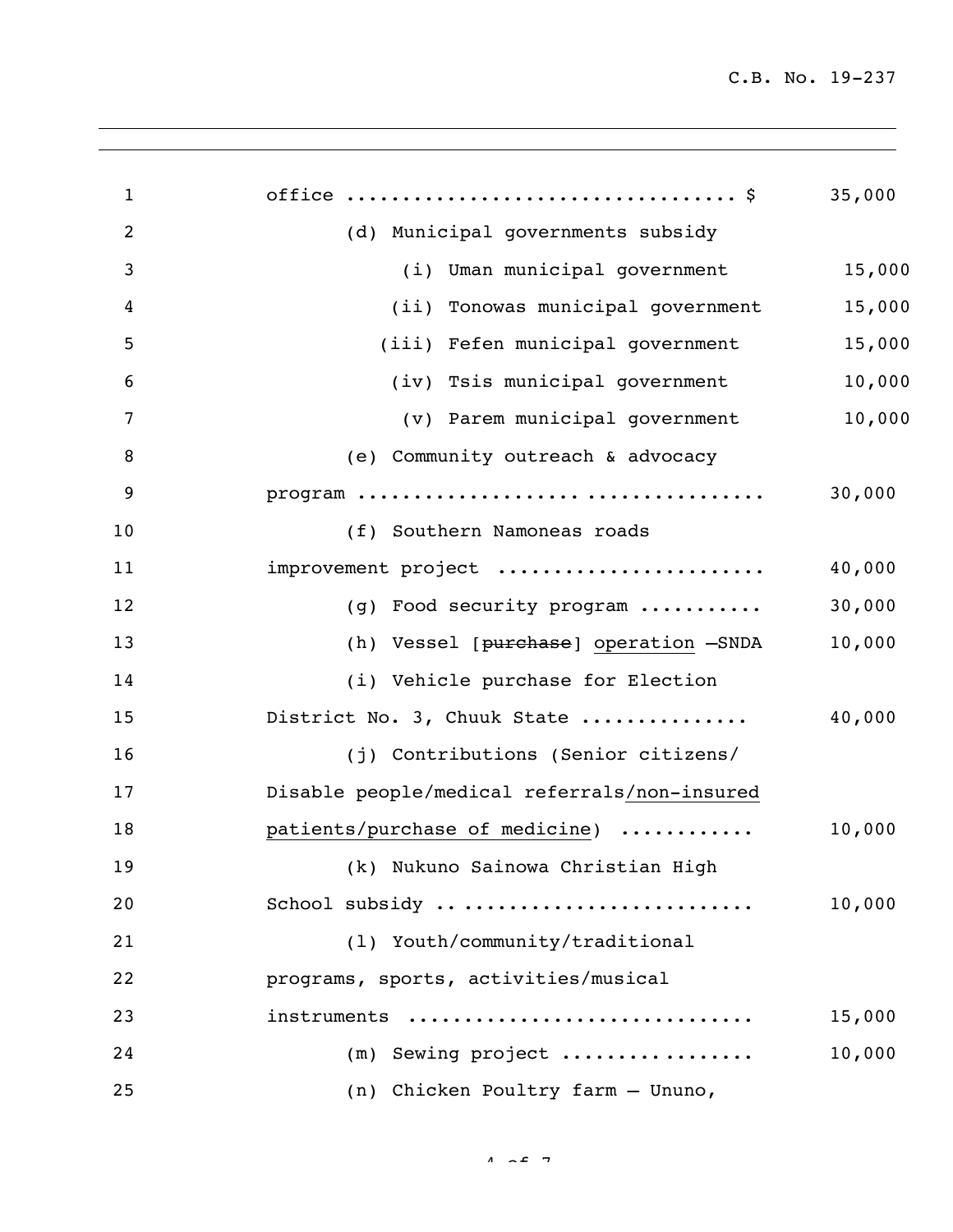| $\mathbf{1}$   | Fefen subsidy                                                                        | 5,000   |
|----------------|--------------------------------------------------------------------------------------|---------|
| $\overline{2}$ | (o) Water system project                                                             | 10,000  |
| 3              | (p) POL/Charters/Freights                                                            | 5,000   |
| 4              | (5) Election District No. 4                                                          | 420,000 |
| 5              | (a) Fishing project                                                                  | 40,000  |
| 6              | (b) Farming project                                                                  | 30,000  |
| 7              | (c) Humanitarian assistance                                                          | 40,000  |
| 8              | (d) Community advocacy and outreach                                                  |         |
| 9              | $\texttt{program} \dots \dots \dots \dots \dots \dots \dots \dots \dots \dots \dots$ | 40,000  |
| 10             | (e) Youth activities/programs/                                                       |         |
| 11             | equipment                                                                            | 20,000  |
| 12             | (f) Low income housing $\ldots$                                                      | 40,000  |
| 13             | (g) Students financial assistance                                                    | 20,000  |
| 14             | (h) Medical referral and repatriation                                                |         |
| 15             | of human remains                                                                     | 15,000  |
| 16             | (i) Social security premium payments                                                 | 5,000   |
| 17             | (j) Road improvement and                                                             |         |
| 18             | beautification projects                                                              | 20,000  |
| 19             | (k) Sewing project                                                                   | 20,000  |
| 20             | (1) Solar system project                                                             | 20,000  |
| 21             | (m) Contribution - Rekii Ramanum                                                     |         |
| 22             | Association                                                                          | 10,000  |
| 23             | (n) Administrative cost for Faichuk                                                  |         |
| 24             | Development Authority                                                                | 20,000  |
| 25             | (o) Municipal governments subsidy                                                    | 40,000  |
|                |                                                                                      |         |

 $F = \sqrt{2}$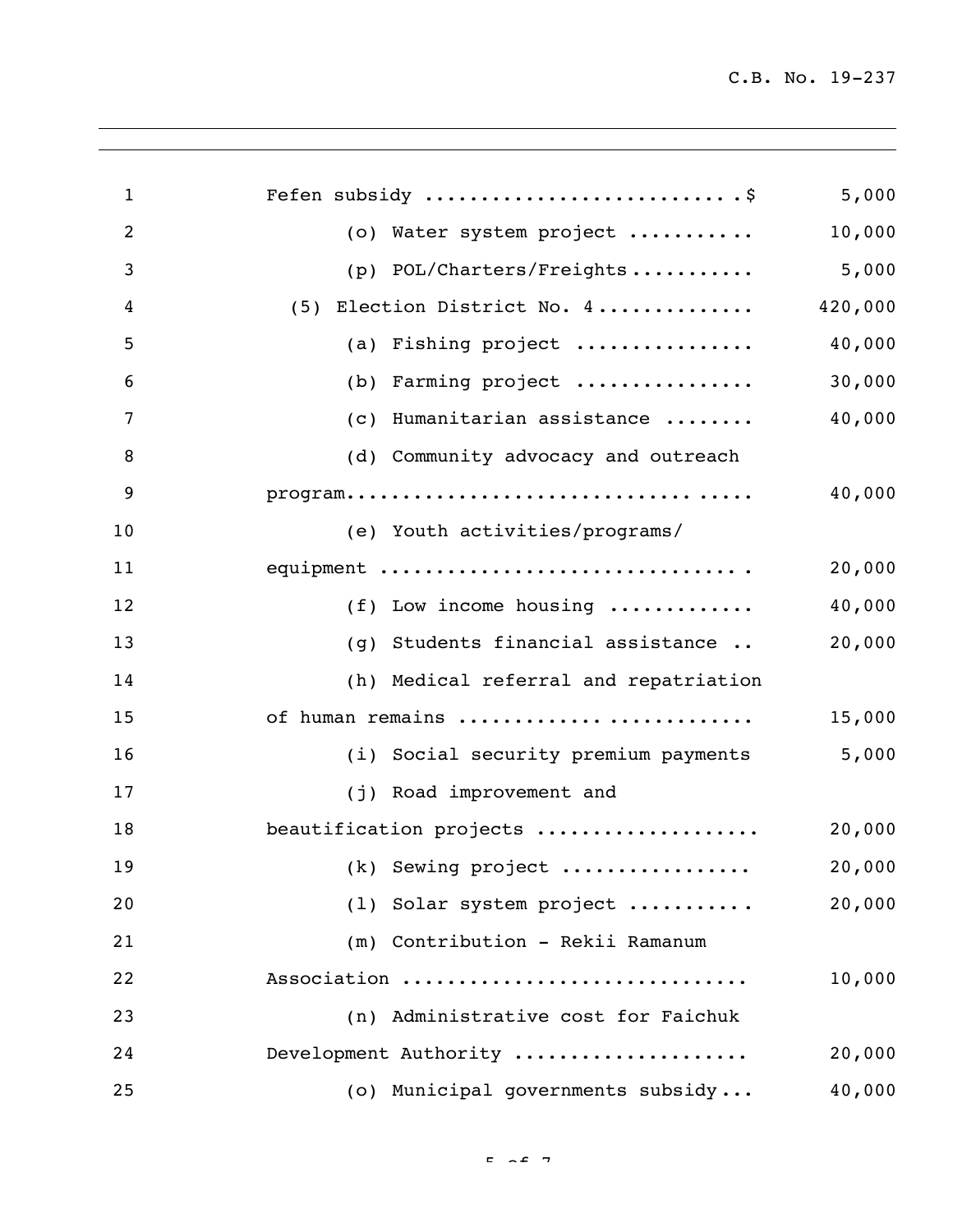| $\mathbf{1}$   | (p) Farmers/students transportation \$       | 20,000  |
|----------------|----------------------------------------------|---------|
| $\overline{2}$ | (q) Community Halls renovation               | 20,000  |
| $\mathbf{3}$   | (6) Election District No. 5                  | 415,000 |
| 4              | (a) Election District No. 5 operation        | 30,000  |
| 5              | (b) Northwest youth social programs/         |         |
| 6              | musical instruments                          | 10,000  |
| 7              | (c) Northwest municipal health aid           |         |
| 8              | and physician                                | 15,000  |
| 9              | (d) Leaders/citizens/community               |         |
| 10             | outreach program                             | 25,000  |
| 11             | (e) POL/Charters/Freight                     | 25,000  |
| 12             | (f) Election District No. 5 vehicle          |         |
| 13             | purchase                                     | 30,000  |
| 14             | (g) Food relief program                      | 25,000  |
| 15             | (h) Students financial assistance/           |         |
| 16             | students exposure and other related programs | 50,000  |
| 17             | (i) Solar Freezer                            | 35,000  |
| 18             | (j) Solar Freezer installment                |         |
| 19             | project costs                                | 5,000   |
| 20             | (k) Low income & community housing           |         |
| 21             | renovation                                   | 40,000  |
| 22             | (1) Patients referral/Human remains          |         |
| 23             | repatriation and related costs               | 15,000  |
| 24             | (m) Onoun Municipal airport vehicle          |         |
| 25             | and equipment                                | 8,000   |
|                |                                              |         |

 $6.207$